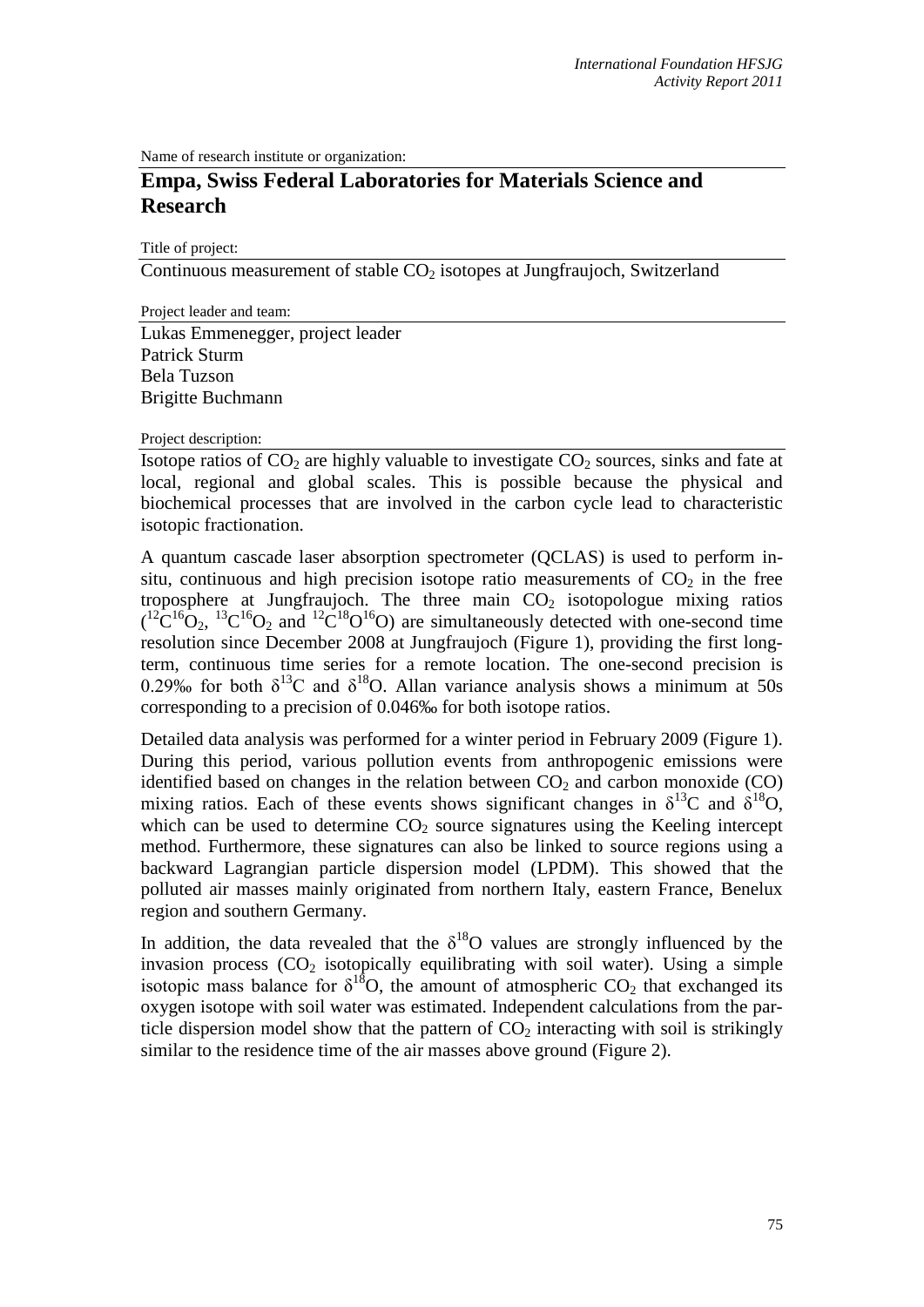

*Figure 1. Time series of tropospheric CO<sub>2</sub> mixing ratio and its isotopic composition from December 2008 until October 2011 (top) and enlarged for February 2009 (bottom). The dots represent 10 min averages, while the solid line is an interpolation using a smoothing spline. The shaded areas indicate four distinct pollution events (I-IV*), while hatched areas highlight periods with the free tropospheric background *conditions.*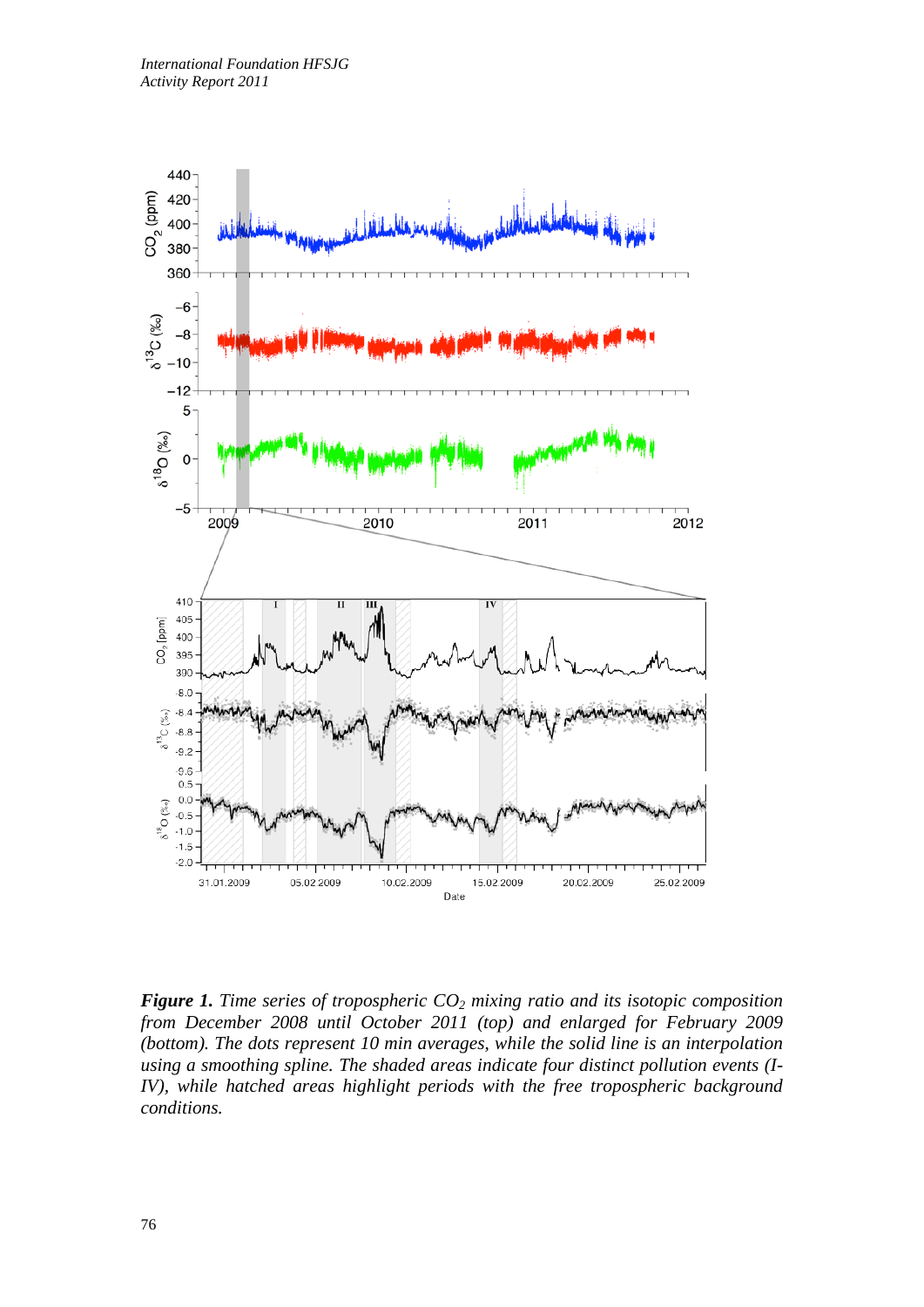

*Figure 2. (top) Amount of atmospheric CO2 that exchanged its oxygen isotope with soil water. (bottom) Residence time of the air masses in a layer up to 100m above ground relative to the total residence time (5 days) as calculated from the LPDM.*

Key words:

Isotope ratio measurements, carbon dioxide, laser spectrometry, quantum cascade laser

Collaborating partners/networks:

Max-Planck-Institute for Biogeochemistry, Jena, Germany University of Bern, Climate and Environmental Physics, Switzerland ETHZ - Inst. for Quantum Electronics, Switzerland Alpes Lasers SA, Switzerland

Scientific publications and public outreach 2011:

## **Refereed journal articles and their internet access**

Tuzson, B., Henne, S., Brunner, D., Steinbacher, M., Mohn, J., Buchmann, B. and Emmenegger, L., Continuous isotopic composition measurements of tropospheric  $CO<sub>2</sub>$  at Jungfraujoch (3580 m a.s.l.), Switzerland: real-time observation of regional pollution events. Atmos. Chem. Phys., 11: 1685–1696, doi:10.5194/acp-11-1685- 2011, www.atmos-chem-phys.net/11/1685/2011/, 2011.